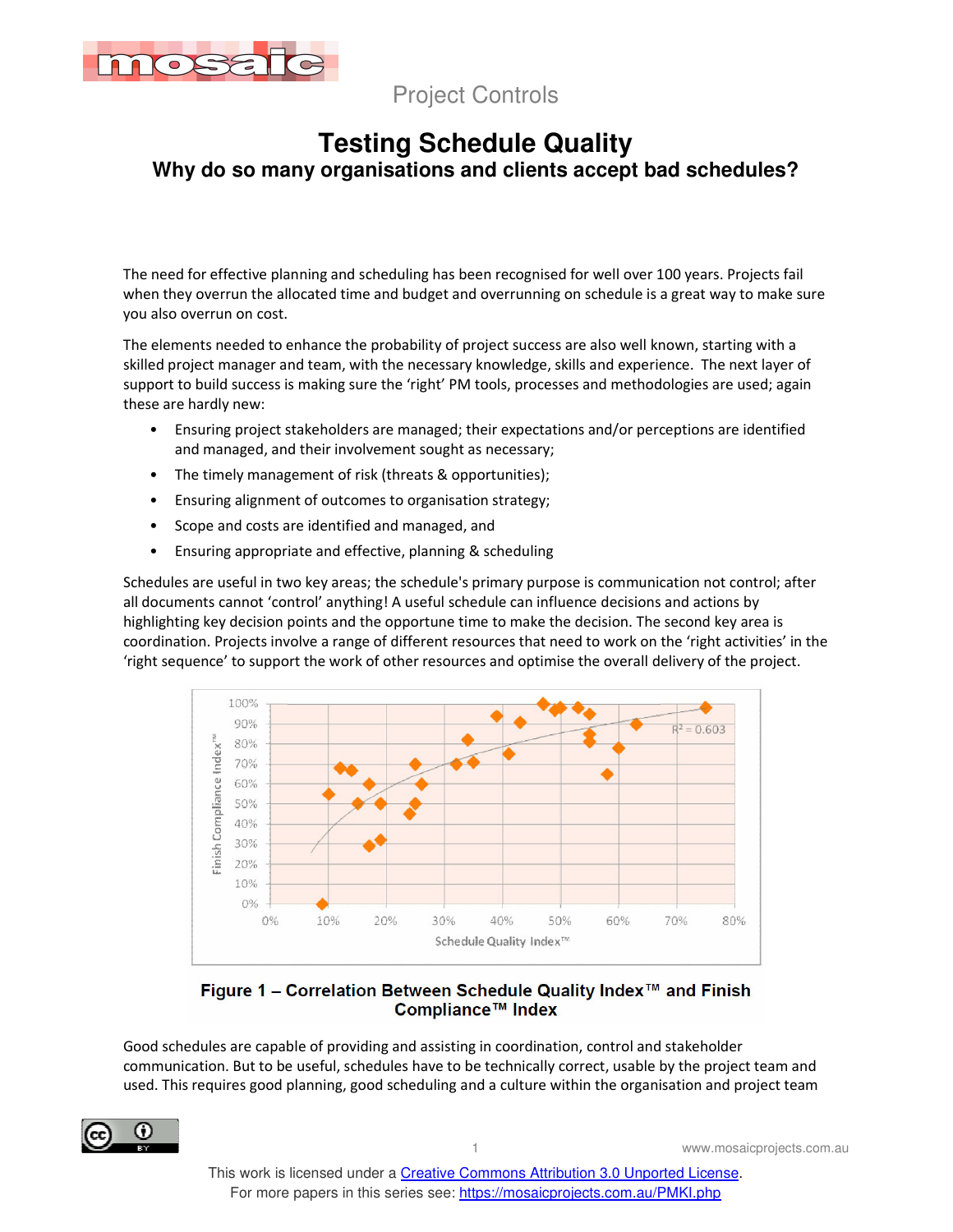

that values effective time management. Whist culture is the key; no one will develop the habits and discipline needed to make use of a schedule if the schedules they are presented with are of a poor quality.

Dr Dan Patterson has shown there is correlation between technically correct schedules and project outcomes<sup>1</sup>, this effect is likely to be enhanced if the schedule is 'owned' by the project management team, and building this 'ownership' is one of the key skills of a good project scheduler.

So if you are a client, project sponsor, project review team member or portfolio manager, how can you test the quality of a project schedule before the project fails? The key is to ask the right questions<sup>2</sup>!

### **Q1: Is the scheduler qualified?**

There have been a range of certifications available for more than 5 years and new ones are emerging. The three most significant are:

- AACEi PSP (Construction / Engineering / Claims)
- PMI PMI-SP<sup>3</sup> (PMO Manager / Controls Manager)
- Guild of Project Controls<sup>4</sup> (Multi faceted)

These certifications focus on the skills of a planner and scheduler, not their technical understanding of software tools - it does not matter how skilled a 'software-jockey' is if the person does not understand what they are trying to achieve.

#### **Q2: Was the management team involved?**

Ask the project management team! If the project management team cannot be bothered to work on development of their schedule they will not be bothered to use the schedule to run the project:

- Is it their schedule?
- Do they really understand it???
- Who did the planning before starting on the schedule?

#### **Q3: Is the schedule technically correct?**

This is now the easiest element to check (and regular checking seems to drive improved technical performance). Use the available tools to run checks:

- Acumen Fuse;
- Schedule Analyzer;
- Schedule Inspector.
- 1 See, *Proof of the blindingly obvious*: https://mosaicprojects.wordpress.com/2011/11/11/proof-of-the-blindingly-obvious/
- 2 For more on *asking questions* see: https://www.mosaicprojects.com.au/WhitePapers/WP1012\_Active\_Listening.pdf
- 3 For more on the *PMI-SP credential* see: http://www.planning-controls.com.au/
- 4 See: http://www.planningplanet.com/guild



2 www.mosaicprojects.com.au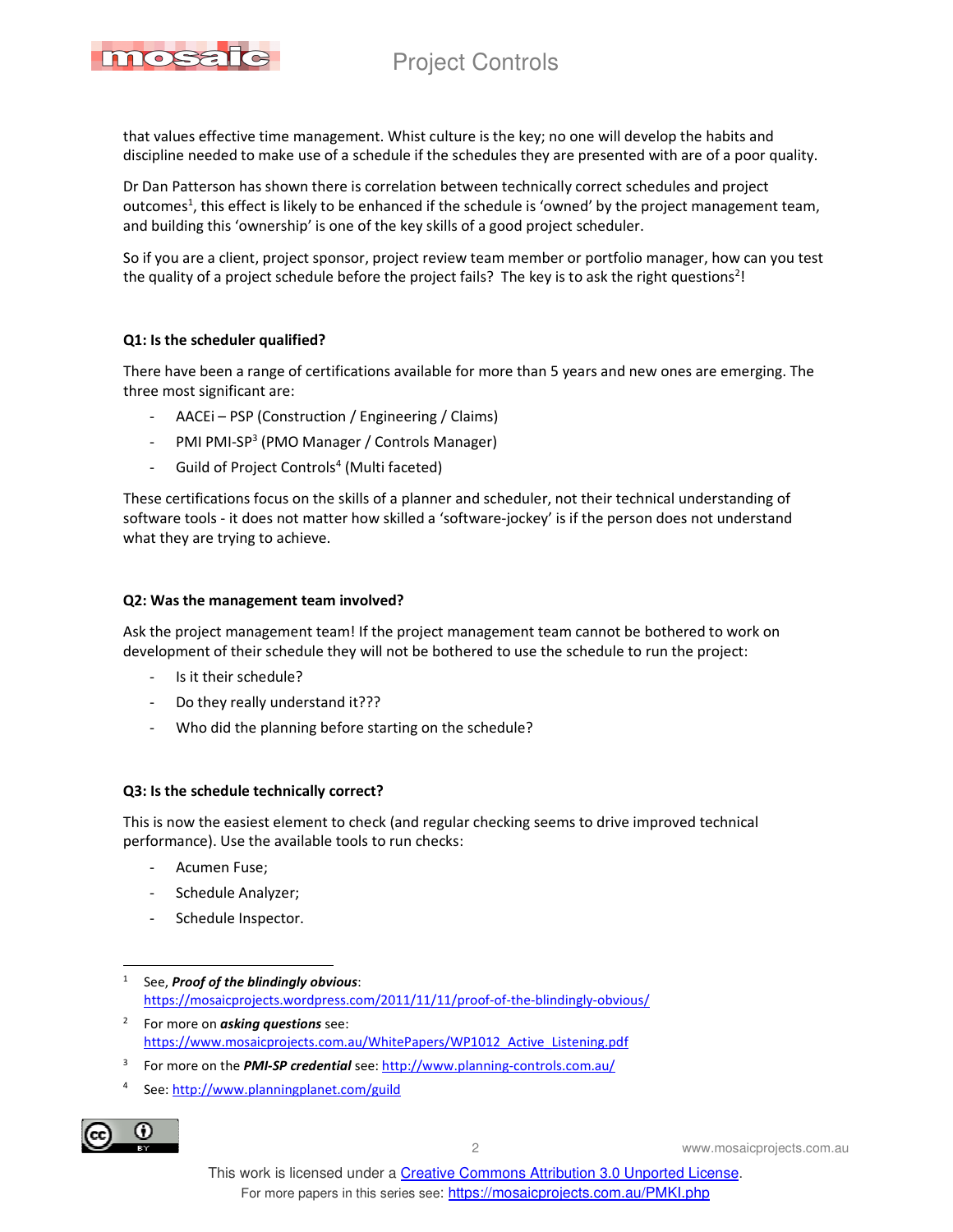

Use the free references:

- DCMA 14 Point schedule assessment<sup>5</sup> (embedded in the tools);
- GAO Schedule Assessment Guide<sup>6</sup>.

#### **Q4: Is the schedule sensible?**

This is more difficult to assess and to a degree subjective. Elements to consider include:

- Is risk and uncertainty properly managed? If there is no consideration of risk the schedule will fail no one can accurately predict the future.
- How was the risk modelling done?
- Is the level of detail appropriate for the current level of knowledge?
- What planning was done prior to starting schedule development?

For major projects, an independent assessment may be worthwhile, one option is SCRAM<sup>7</sup>.

#### **Q5: How are resources managed?**

This is only really important in the short term but if resources are not carefully considered in the schedule the document is simply a 'wish-list' (one option of effective resource management is schedule density<sup>8</sup>).

### **Conclusion**

Asking these questions is one thing, providing adequate funding and support to allow the project team to create positive answers is another! When considering these options, remember:

- A good schedule will not guarantee project success;
- But...... a bad schedule will guarantee project failure, particularly on complex projects!

There's no longer any excuse for bad schedules! And remember, validating the project schedule is only one aspect of the overall are of effective project surveillance<sup>9</sup>.

\_\_\_\_\_\_\_\_\_\_\_\_\_\_\_\_\_\_\_\_\_\_\_\_\_\_\_\_\_

6 Download the *GAO Guide* from: https://mosaicprojects.com.au/PMKI-SCH-035.php

- 8 For more on *schedule density* see: https://www.mosaicprojects.com.au/WhitePapers/WP1016\_Schedule\_Density.pdf
- 9 For more on *project surveillance* see: https://www.mosaicprojects.com.au/WhitePapers/WP1080\_Project\_Reviews.pdf



3 www.mosaicprojects.com.au

 5 *DCMA 14 Points* see: https://www.mosaicprojects.com.au/WhitePapers/WP1088\_DCMA-14-Point.pdf

<sup>7</sup> *SCRAM*, see: https://sites.google.com/site/scramsitenew/